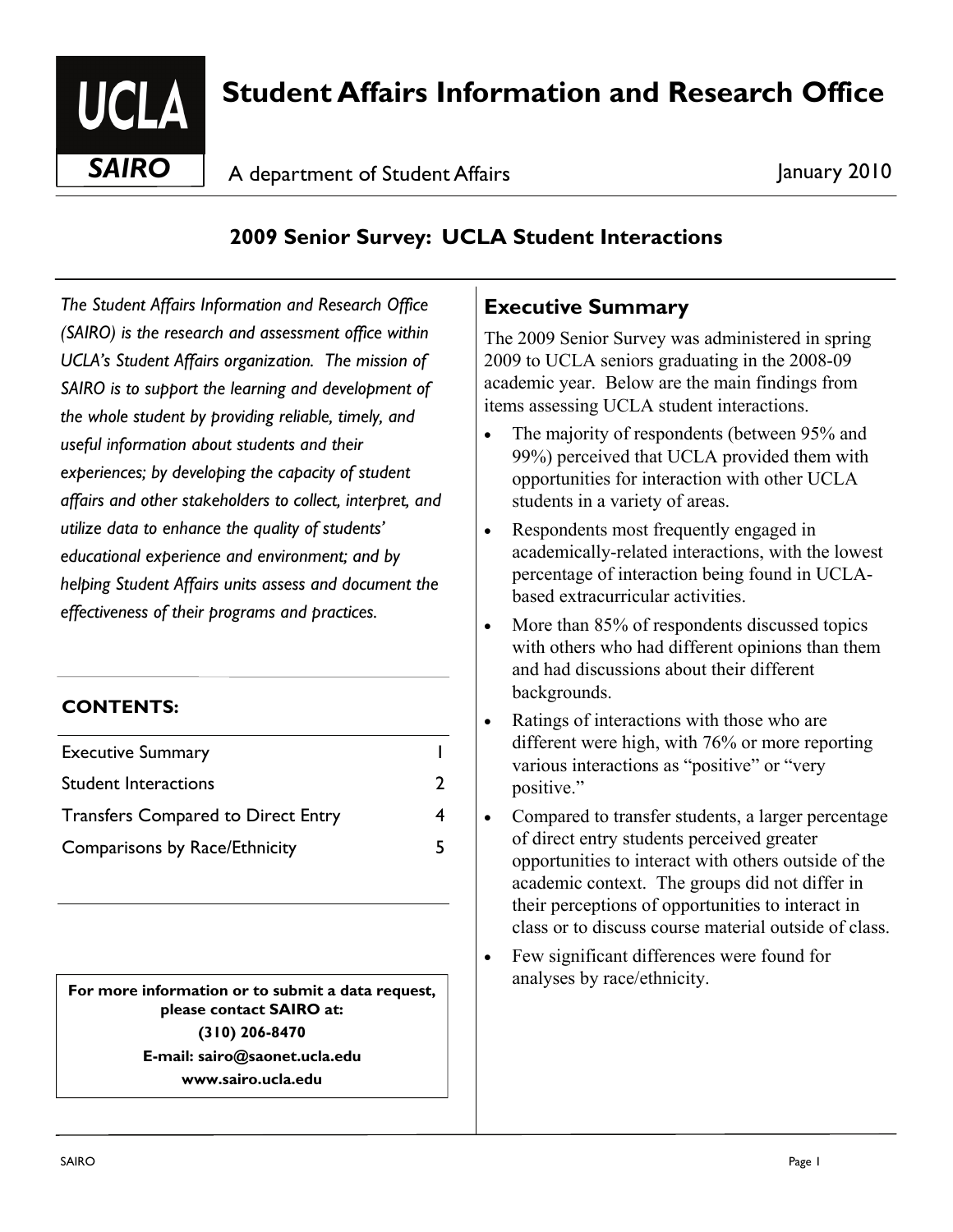## **About the Senior Survey**

The UCLA Graduating Senior Survey is administered annually by the UCLA College of Letters and Sciences. During the spring quarter, UCLA undergraduates graduating in the current academic year are invited to participate in the online survey. The survey covers topics related to academic and student life experiences at the university including: student and campus life, academic majors and minors, quality of faculty and courses, research opportunities for undergraduates, post-graduation plans for employment and continued education, plans for alumni involvement, and overall UCLA experience. Data summaries regarding academic experiences and majors can be found at the College website at: http:// www.college.ucla.edu/seniorsurvey/ Data summaries on student life, diversity, campus climate, and student values can be found at SAIRO's website at: http://www.sairo.ucla.edu/ data/efforts\_grad.html

## **Introduction**

This brief provides a summary of UCLA graduating seniors' interactions based on responses to the 2009 Senior Survey. Data are summarized for all survey respondents. In addition, analyses were conducted by undergraduate entry status and race/ethnicity. Significance of differences was tested at  $p < 01$ .

# **Survey Respondents**

A total of 3,850 graduating seniors participated in the 2009 Senior Survey. Respondents consisted of 63% women and 37% men. Over half (56%) of respondents entered UCLA directly from high school while 44% transferred from another college/university. The ethnic/racial breakdown reflected that of the general undergraduate population (36% White, non-Hispanic; 34% Asian/Pacific Islander; 17% Hispanic; 5% Unknown/Other; 5% Foreign; 3% Black, non-Hispanic; less than 1% American Indian or Alaskan Native). The sample generally represents the UCLA campus population for the 2008-2009 academic year.

# **Student Interactions**

Respondents' interactions with other UCLA students were examined in the context of dining/sharing a meal, interacting in class, discussing course material outside of class, interacting as part of a UCLA-based extracurricular activity or club, discussing topics about which students had different opinions, and discussing different backgrounds.

# *Opportunities to Participate*

Respondents were asked to indicate the extent that their UCLA experience provided them with the opportunity to engage in various interactions with other UCLA students. Figure 1 provides a summary of responses. Nearly all respondents (ranging from 95% to 99%) perceived that UCLA provided them with various interaction opportunities.

#### *Interactions with Others*

Respondents indicated the extent that they engaged in various interactions with other UCLA students. The percentage of respondents who engaged in these interactions "sometimes," "often," or "very often" ranged from 76% to 91%. Interactions involving academics were the most common types of interactions engaged in.

#### *Interactions with Others Who Were Different*

Respondents were asked to indicate how often they interacted with students different than them in terms of race, ethnicity, socioeconomic status, sexual orientation, religion, and political opinions. The largest percentage of students interacting "sometimes," "often," or "very often" with those who were different than them occurred in class (90%), in discussions of course material outside of class (84%), and when dining/sharing a meal (83%).

#### *Trends in Interaction Patterns*

The data suggest that students are making conscious choices about the interactions they engage in and that their interactions are not limited by insufficient opportunities to participate. The differences between the percentage of those who perceived an opportunity to participate and the percentage of those who participated in the interaction was statistically significant.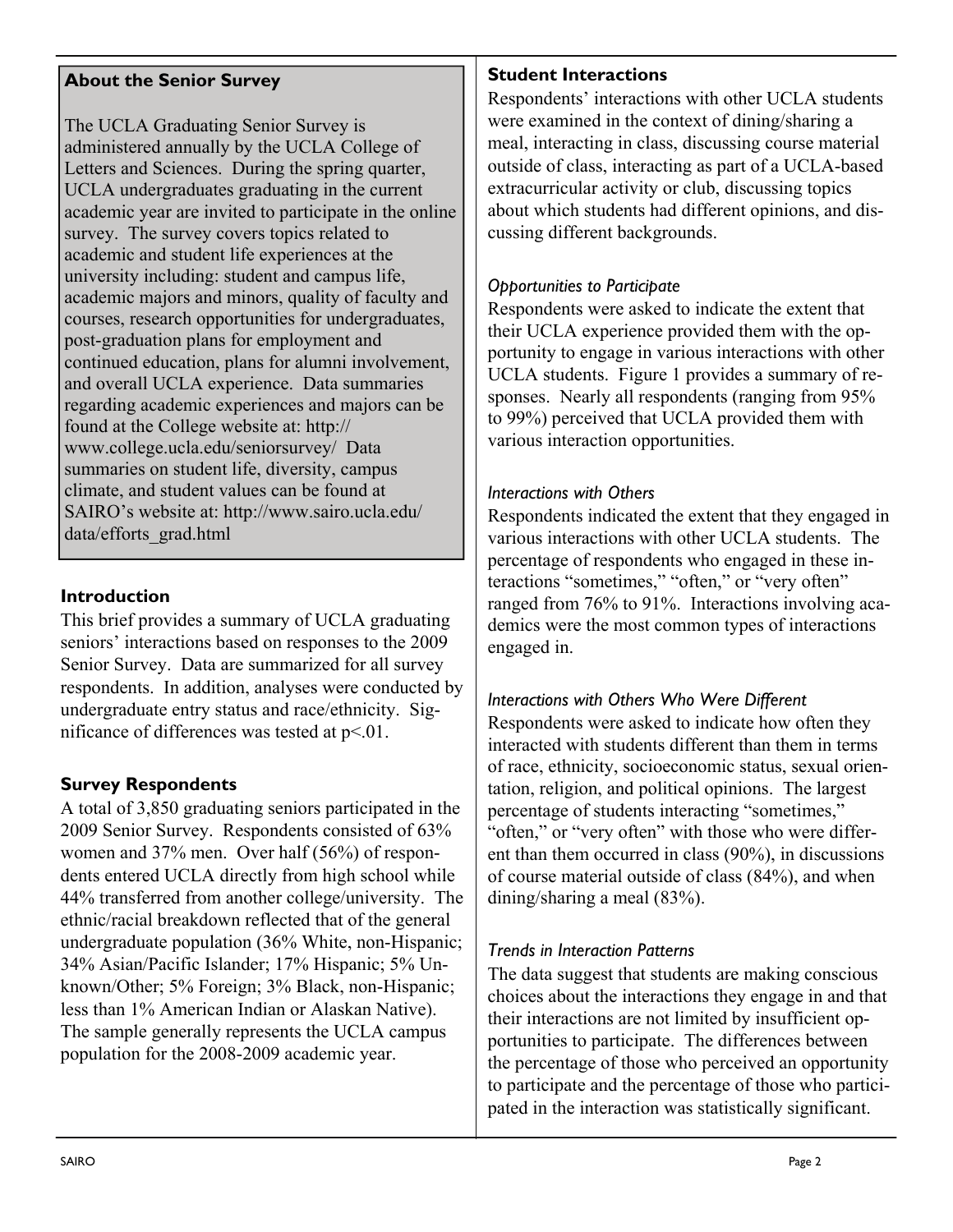

Figure 1. Student Interactions at UCLA

However, for the most part, the differences between perceived opportunities and actual participation were 12% or less. The only exception was for interactions involving UCLA-based extracurricular activities where there was a difference of 19% between the percentage of respondents who perceived the interaction opportunity as available and the percentage of respondents who participated in the interaction. Thus respondents' perceptions indicate that UCLA appears to be providing adequate opportunities for various types of student interactions.

Consequently, a large percentage of students take advantage of these interaction opportunities. Fewer students engage in interactions with students who are different from them compared to interaction with others in general ( $p<01$ ), with the exception of interaction in class where the difference was not statistically significant. However, for the most part, 80% or more report engagement in some type of

activity with different others. Interaction rates are slightly lower for UCLA-based extracurricular activities.

#### *Ratings of Interactions*

Respondents were asked to indicate the quality of their interactions with students different from them. Figure 2 displays the percentage of respondents who rated their interaction as "positive" or "very positive." Ratings were most positive for interactions related to dining/sharing a meal (84%) and interacting in class (80%), although the percentage of respondents indicating a positive rating did not dip below 76% for the other types of interactions.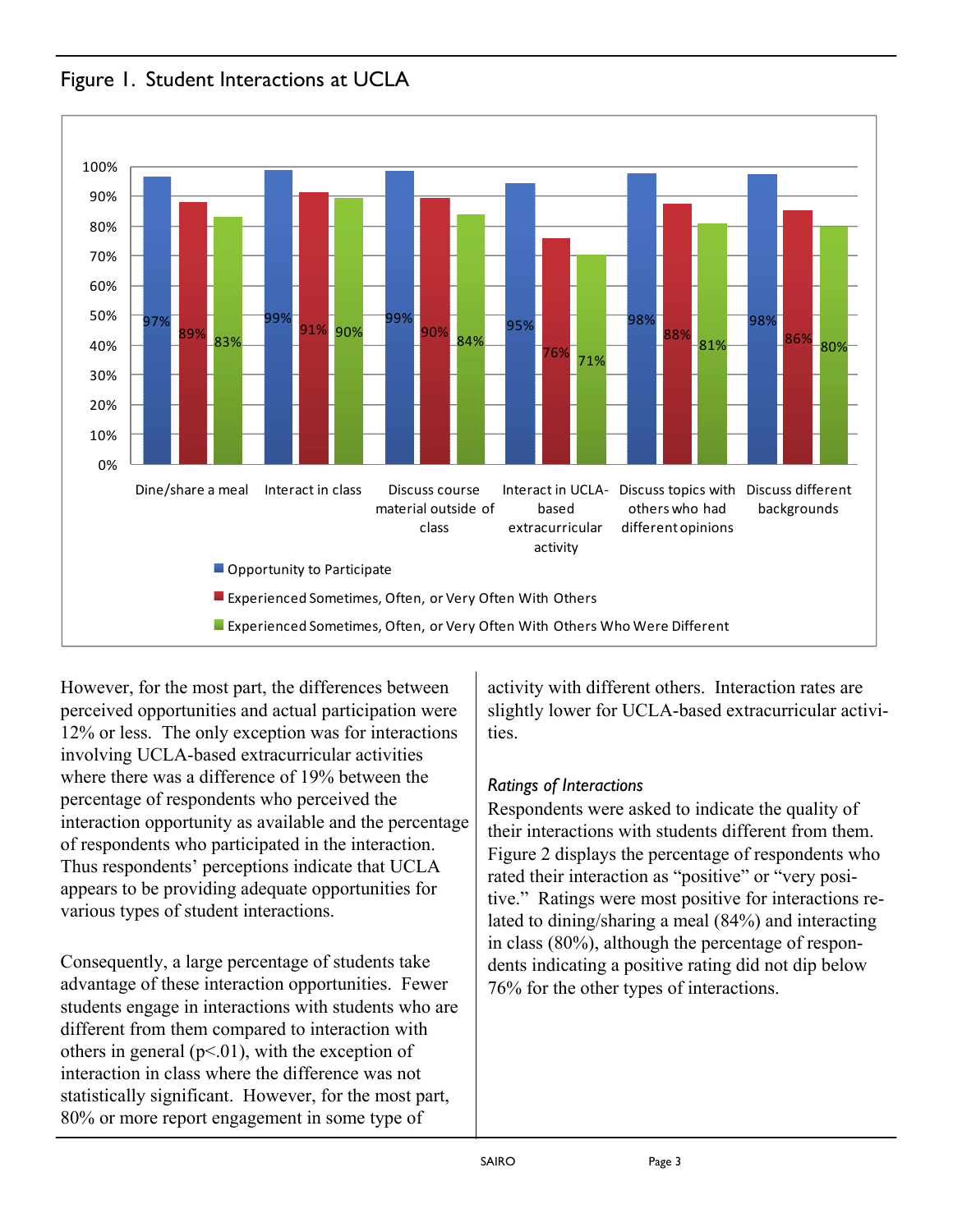

Figure 2. Interactions with Different Others at UCLA Rated as "Positive" or "Very Positive"

**Transfers Compared to Direct Entry Students**  Perceived opportunities as well as actual engagement in various interactions with other UCLA students differed significantly for respondents who entered UCLA as transfer students compared to direct entry students.

Figure 3 displays the percentage of transfer and direct entry students who indicated that UCLA provided them with various opportunities to interact with other students. Interactions with a notation of "\*\*" indicate that transfer and direct entry students differed significantly  $(p<01)$ . Compared to transfer students, a larger percentage of direct entry students perceived greater opportunities to interact with others outside of the academic context. The groups did not differ in their perceptions of opportunities to interact in class or to discuss course material outside of class.

Similar trends were found when examining the rates of participation in various interactions (see Figure 4). The two groups did not differ in their interactions in class or discussions of course material outside of

class or discussions of course material outside of class. However, for the other interaction items direct entry students reported greater frequency of interactions compared to transfer students. This was further exemplified for interactions involving UCLA-based extracurricular activity and dining/sharing a meal where the differences between the two groups were the greatest (20% and 16%, respectively).

Compared to direct entry students, a smaller percentage of transfer students interacted "sometimes," "often," or "very often" *with different others* in both academic and non academic type of interactions (see Figure 5). However the patterns of differences did not differ from those displayed for interactions in general.

Figure 6 displays the ratings of interactions by direct entry and transfer students. A greater percentage of direct entry students rated all types of interactions as "positive" or "very positive" compared to transfer students. However the difference between the two groups did not exceed 9%.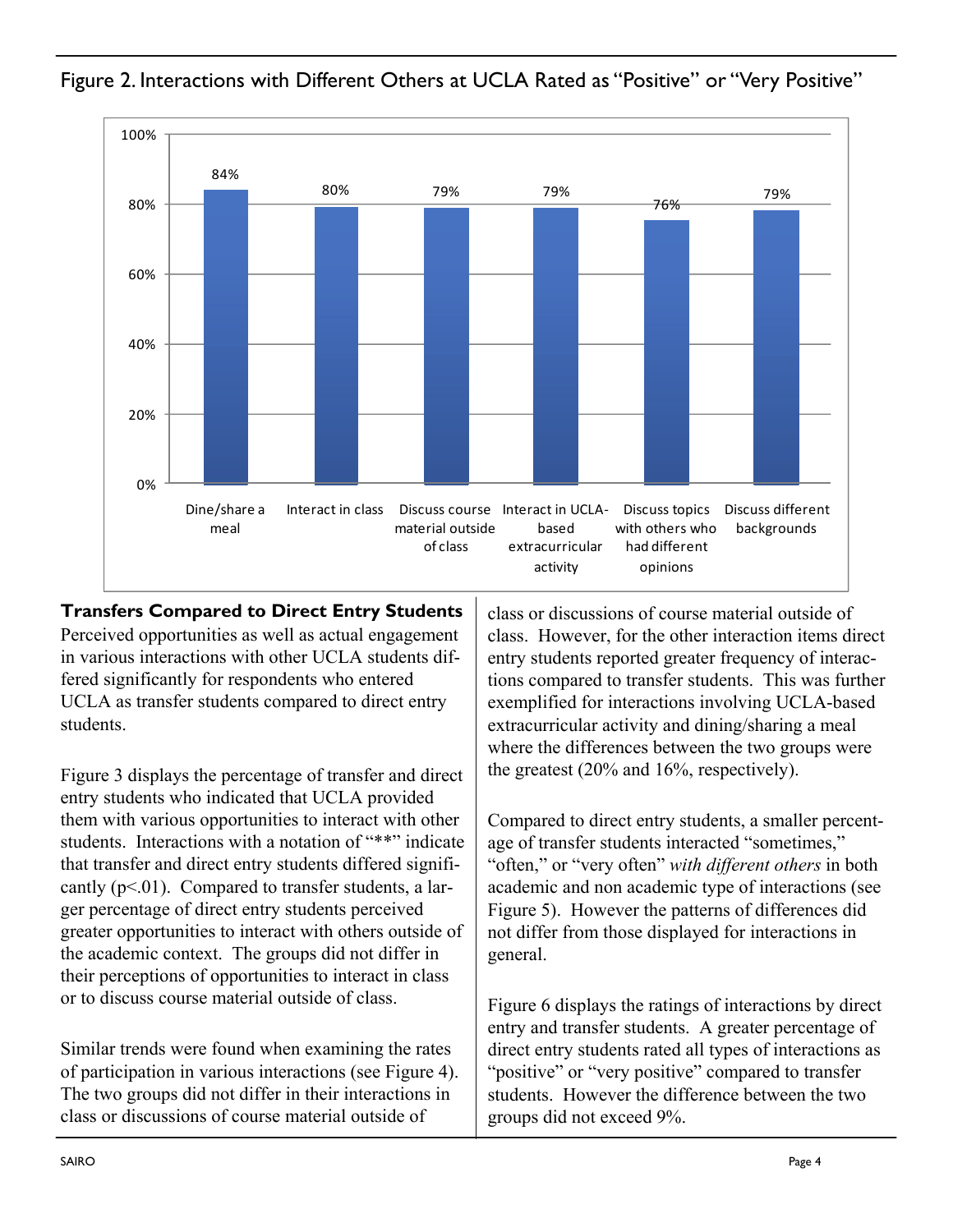In general, the data suggest that respondents who entered UCLA as transfer students perceive fewer opportunities for interacting with other UCLA students compared to direct entry students. In turn, transfer students engage in fewer interactions and consequently interact less with others who are different from them. This pattern is especially evident for non-academically related interactions.

# **Comparisons by Race/Ethnicity**

Analyses were conducted to examine if interaction patterns differed by race/ethnicity. Very few differences emerged, and the magnitude of the differences are small and arguably may not be practically significant. Among perceived opportunities to interact with others, Black respondents reported higher perceived opportunities to discuss course material outside of class than Asian and White respondents. A greater percentage of Black respondents reported more opportunities for interaction in class compared to White respondents. Asian respondents reported dining/sharing a meal with others and participating in UCLA-based extracurricular activities more often than White and Hispanic respondents. Asians also reported participating in UCLA-based extracurricular activities with different others more often than Hispanics. There were no significant differences in ratings of the interactions as "positive" or "very positive."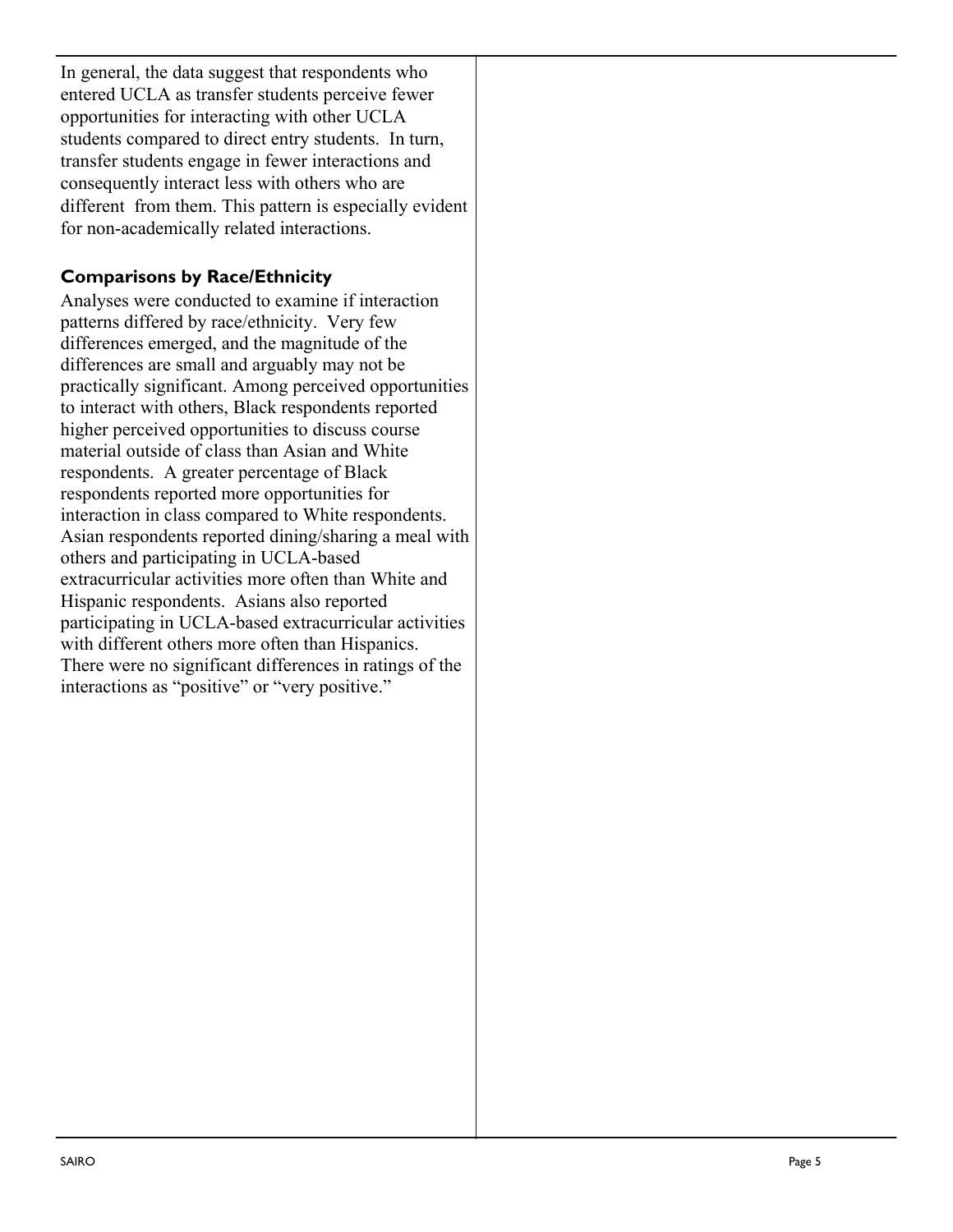Figure 3. Opportunities Provided by UCLA to Participate in Various Interactions



Figure 4. Experienced "Sometimes," "Often," or "Very Often"